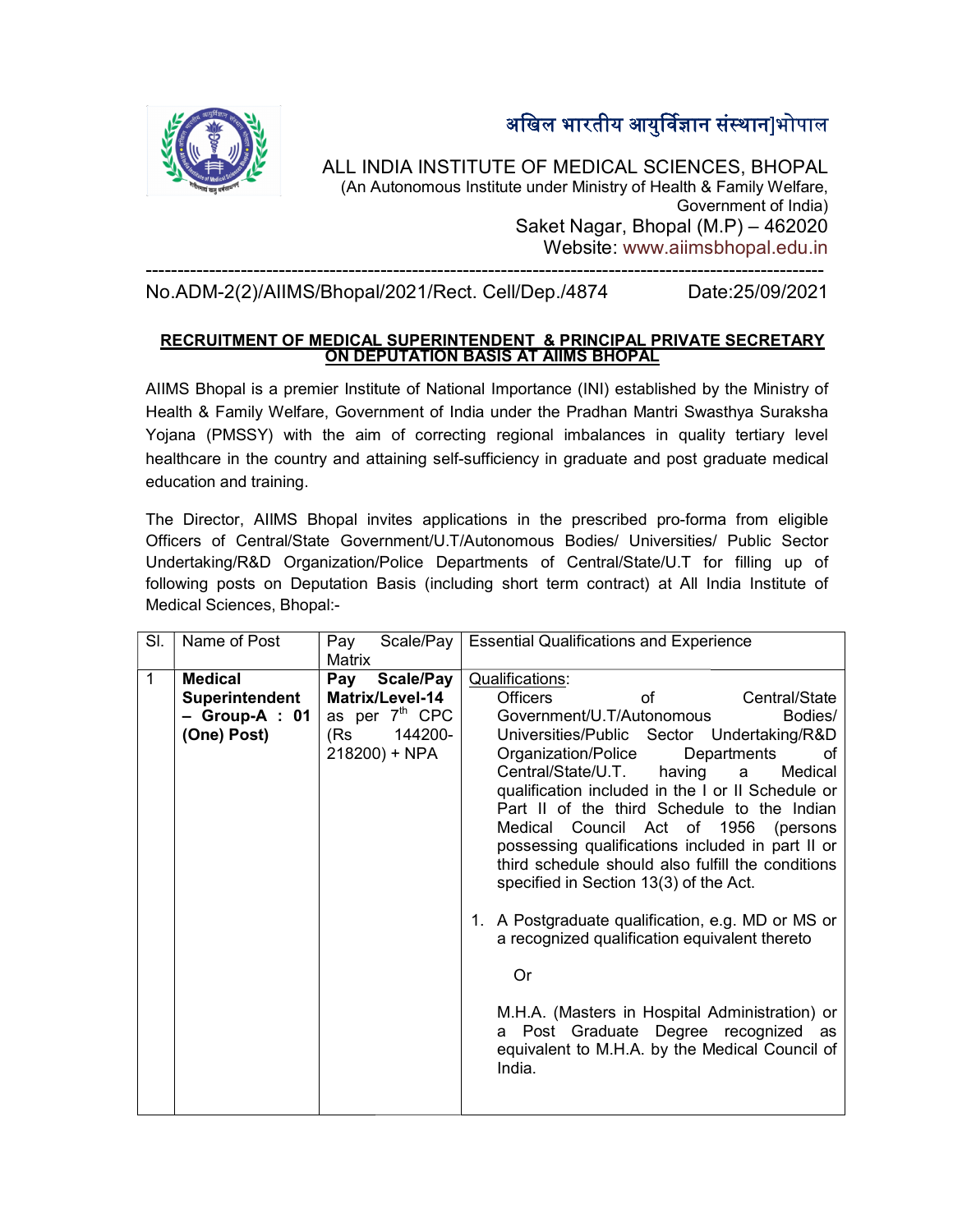|                           |                              |                            | Experience:                                                                                                                                                               |  |
|---------------------------|------------------------------|----------------------------|---------------------------------------------------------------------------------------------------------------------------------------------------------------------------|--|
|                           |                              |                            | Hospital<br>years' experience in<br>Ten<br>Administration in Hospitals after obtaining the<br>P.G. Degree in a senior position, preferably in<br>hospitals with 300 beds. |  |
| 2.                        | <b>Principal Private</b>     | <b>Scale/Pay</b><br>Pay    | Officers of Central/State Government                                                                                                                                      |  |
|                           | Secretary-   Matrix/Level-11 |                            | Central/State Statutory/Autonomous Bodies                                                                                                                                 |  |
|                           | Group-A: 1(One)              | as per 7 <sup>th</sup> CPC | holding analogous posts or with at least 7 years                                                                                                                          |  |
|                           | Post (Only<br>on             | (Rs)<br>67700-             | of regular service in the post with Grade Pay of                                                                                                                          |  |
|                           | deputation)                  | 208700)                    | Rs 4600 (Level-7 of 7 <sup>th</sup> CPC) or higher.                                                                                                                       |  |
| <b>Maximum Age Limit:</b> |                              |                            |                                                                                                                                                                           |  |

Maximum age limit for applying for the aforesaid posts on deputation is 56 years as on the last date of receipt of applications

## Other information for the candidates:

- Those of who have already applied for the post of Medical Superintendent in response to the earlier advertisement dated 06/02/2021 need not to apply again. Their applications will be considered for the said post provided they meet the eligibility conditions. However, they can send an updated resume/CV if there are any changes.
- The period of deputation will be for a period of three (3) years and extendable further as per DoPT guidelines.
- The officers who fulfill the above qualifications/eligibility criteria may submit their application in the prescribed proforma at Annexure-I through proper channel to The Deputy Director (Admin), All India Institute of Medical Sciences, Saket Nagar, Bhopal-462020
- The envelope containing the application(s) should be superscripted "Application for the Post of '……………………………' on Deputation Basis".
- While forwarding their applications, it may be ensured that the particulars of the candidates are verified and that they fulfill the eligibility conditions.
- The qualification/eligibility prescribed is minimum requirement and the same does not automatically make candidate eligible for selection. Based on bio-data, the candidates will be shortlisted and only shortlisted candidates will be called for interview.
- Application without Vigilance Clearance and attested copies of APARs will not be considered.
- Application of eligible officers who can be spared in the event of the selection may be forwarded through proper channel to the undersigned at the address given above by 30/10/2021 along with (a) attested copies of the up-to-date APARs/ACRs for last five (05) years; (b) Vigilance Clearance Certificate clearly indicating that no disciplinary or criminal proceedings are either pending or